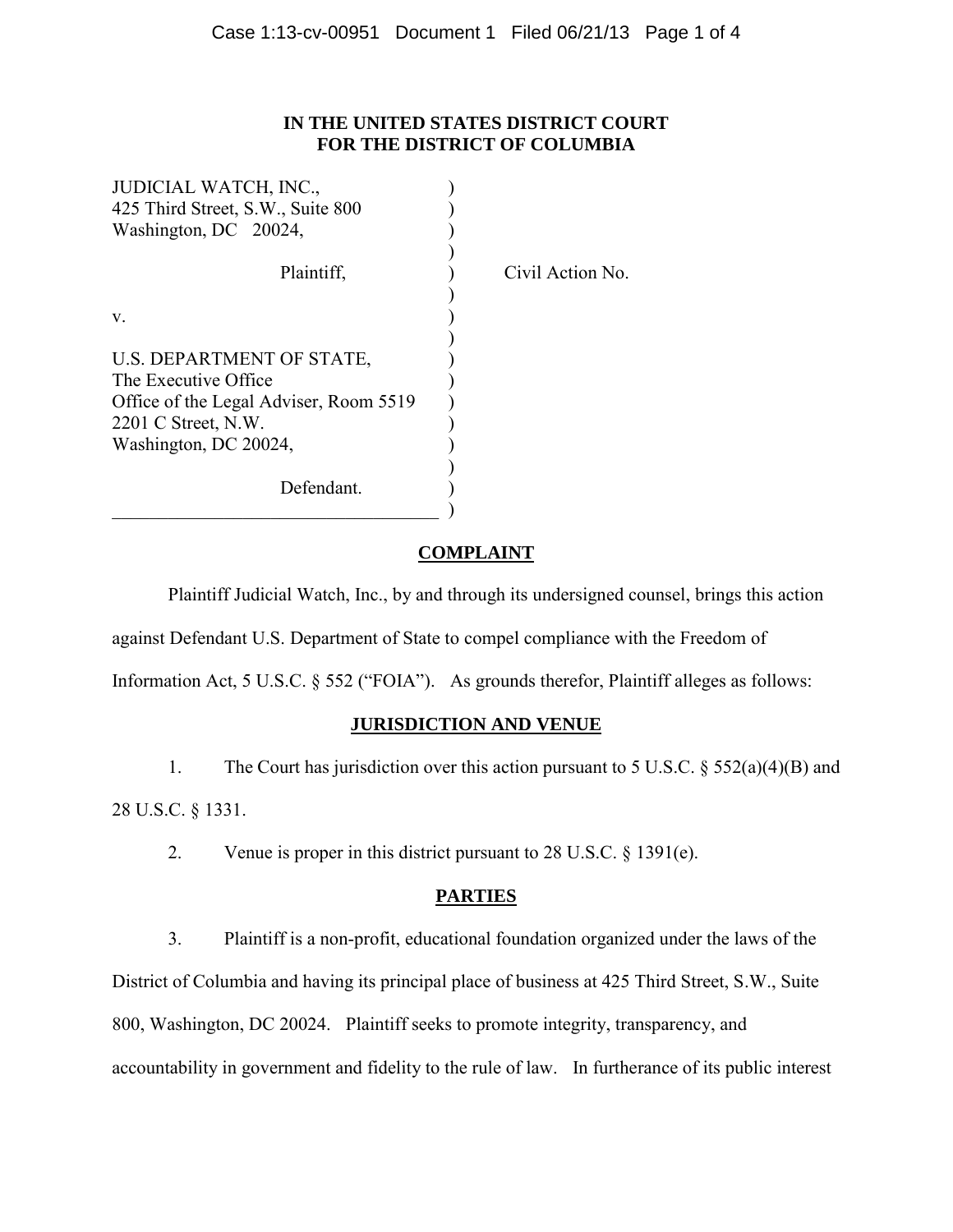### Case 1:13-cv-00951 Document 1 Filed 06/21/13 Page 2 of 4

mission, Plaintiff regularly requests access to the public records of federal, state, and local

government agencies, entities, and offices, and disseminates its findings to the public.

 4. Defendant is an agency of the United States and is headquartered at 2201 C Street, N.W., Washington, DC 20520. Defendant has possession, custody, and control of public records

to which Plaintiff seeks access.

# **STATEMENT OF FACTS**

 5. On October 18, 2012, Plaintiff sent a FOIA request to Defendant via certified mail seeking access to:

> 1) Copies of any updates and/or talking points given to Ambassador Rice by the White House or any federal agency concerning, regarding, or related to the September 11, 2012 attack on the U.S. consulate in Benghazi, Libya.

2) Any and all records or communications concerning, regarding, or related to the talking points or updates on the Benghazi attack given to Ambassador Rice by the White House or any federal agency.

6. By letter dated October 26, 2012, Defendant acknowledged receiving Plaintiff's

request and assigned its request Case Control Number F-2012-38774.

7. Defendant was required to determine whether to comply with Plaintiff's request

within twenty (20) working days after its receipt of the request, pursuant to 5 U.S.C. §

 $552(a)(6)(A)$ . Pursuant to this same provision, Defendant also was required to notify Plaintiff

immediately of the determination, the reasons therefor, and the right to appeal any adverse

determination to the head of the agency.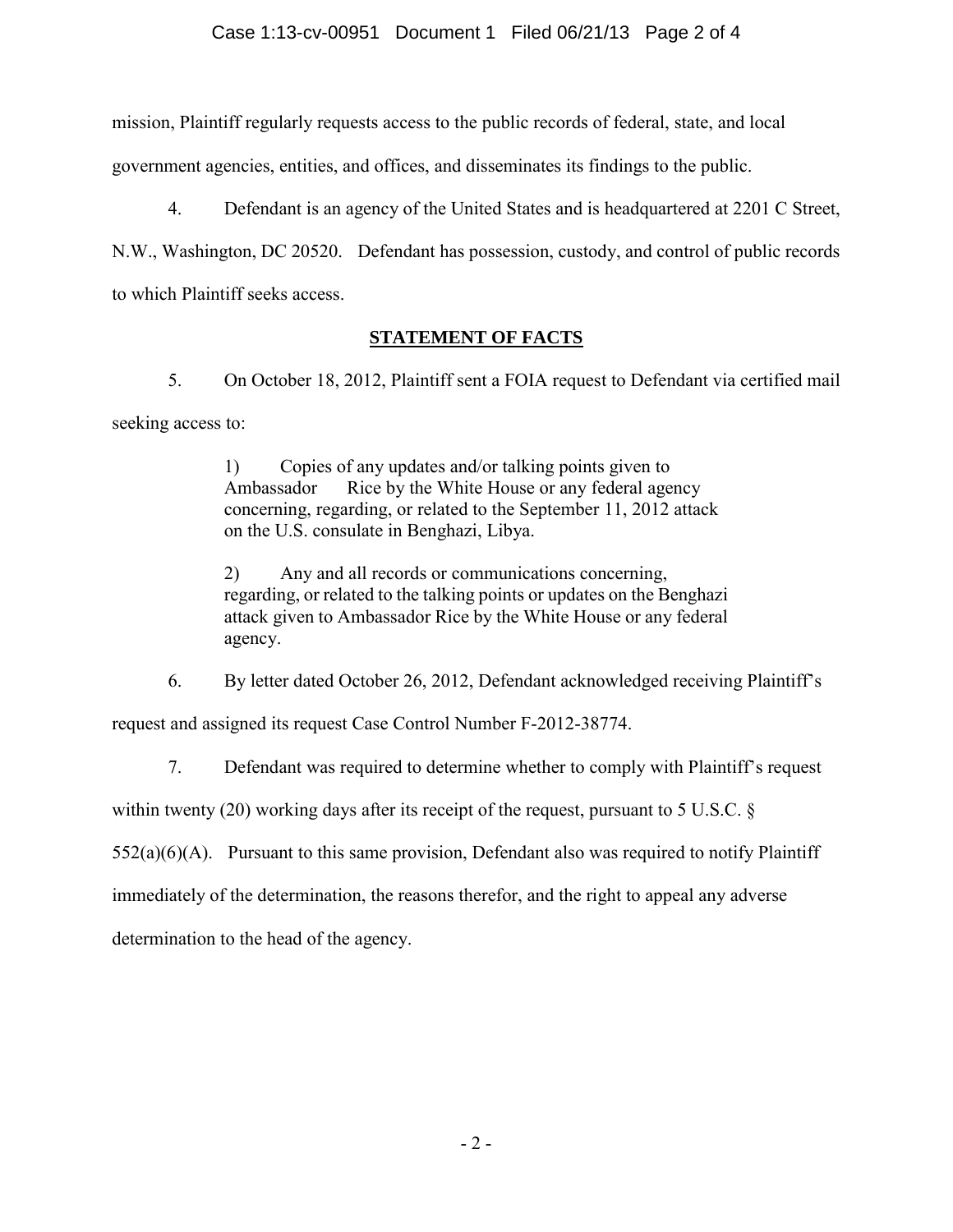#### Case 1:13-cv-00951 Document 1 Filed 06/21/13 Page 3 of 4

8. As of the date of this Complaint, Defendant has failed to make a determination about whether it will comply with Plaintiff's request, notify Plaintiff of any determination, or notify Plaintiff of its right to appeal any adverse determination to the head of the agency. Moreover, Defendant has failed to produce any records responsive to the request, indicate when any responsive records will be produced, or demonstrate that responsive records are exempt from production.

 9. Because Defendant failed to comply with the time limit set forth in 5 U.S.C. §  $552(a)(6)(A)-B$ , Plaintiff is deemed to have exhausted any and all administrative remedies with respect to its FOIA request, pursuant to 5 U.S.C.  $\S$  552(a)(6)(C).

### **COUNT 1 (Violation of FOIA, 5 U.S.C. § 552)**

10. Plaintiff realleges paragraphs 1 through 9 as if fully stated herein.

 11. Defendant is unlawfully withholding records requested by Plaintiff pursuant to 5 U.S.C. § 552.

 12. Plaintiff is being irreparably harmed by reason of Defendant's unlawful withholding of requested records, and Plaintiff will continue to be irreparably harmed unless Defendant is compelled to conform its conduct to the requirements of the law.

WHEREFORE, Plaintiff respectfully requests that this Honorable Court: (1) order Defendant to conduct a search for any and all responsive records to Plaintiff's FOIA request, Case Control Number F-2012-38774, and demonstrate that it employed search methods reasonably likely to lead to the discovery of records responsive to Plaintiff's FOIA request; (2) order Defendant to produce, by a date certain, any and all non-exempt records responsive to Plaintiff's FOIA request, Case Control Number F-2012-38774, and a *Vaughn* index of any responsive records withheld under claim of exemption; (3) enjoin Defendant from continuing to withhold any

- 3 -